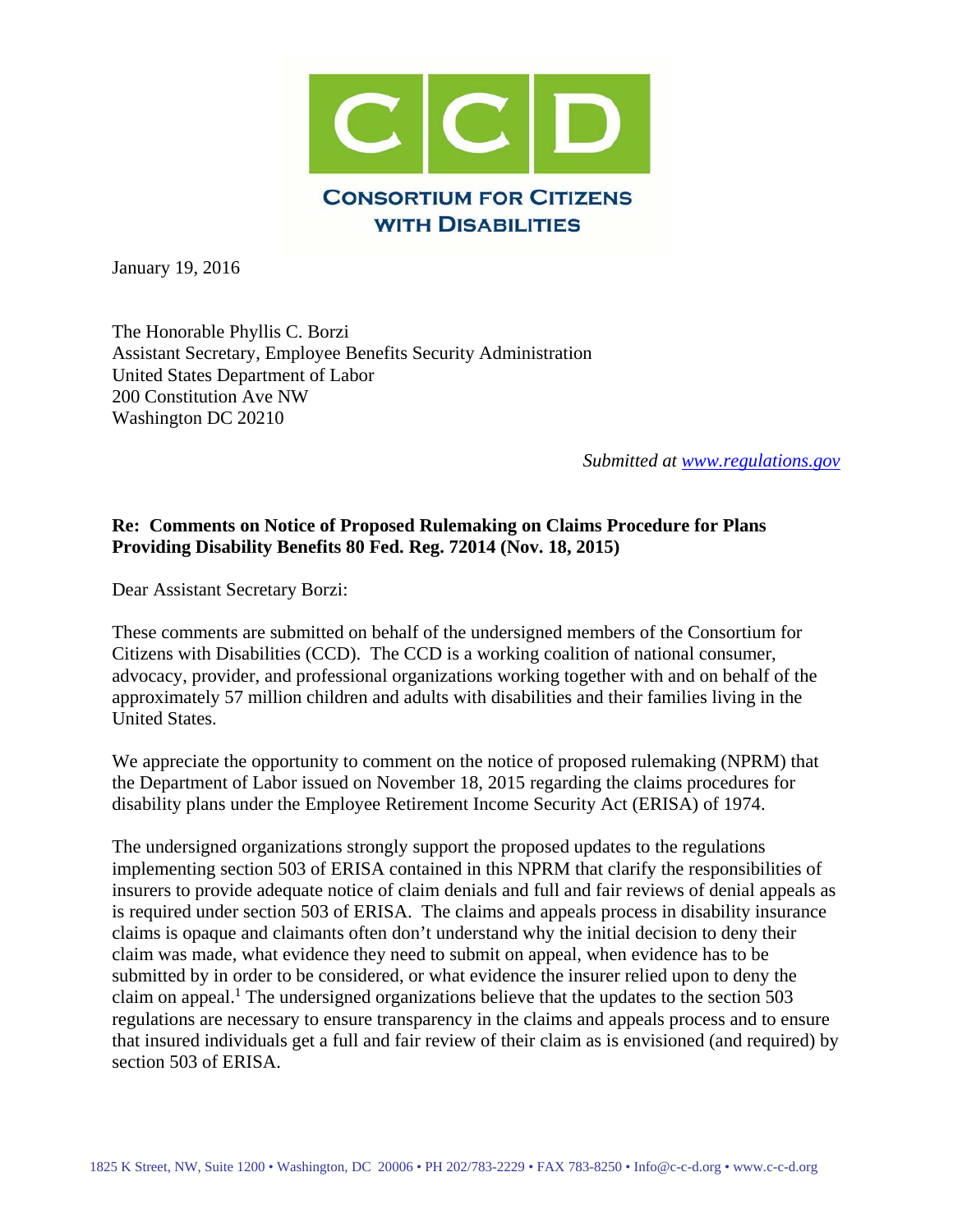Our comments regarding the specific provisions and responses to the request for comment on issues not directly addressed in the NPRM follow.

# **§ 2560.503-1(b)(7) Impartiality of Decision Makers**

The undersigned organizations strongly support requiring insurers to ensure that their personnel policies and payments to contractors do not unfairly bias employees or independent medical examiners toward denial of claims or reward employees or contractors for doing the same. Unfortunately, disability insurers have a history of personnel practices that have rewarded employees for denying claims in a way that has biased their employees and prevented a full and fair review of claims for disability benefits, as well as a history of paying contractors to provide evidence that a claimant is not disabled.<sup>2</sup>

We strongly support this provision and the wording to include all persons involved in the disability decision making process whether the individual is an employee or a contactor. We would suggest however that the language be strengthened so that the provision reflects not only policies that discuss prospective decisions but past decisions as well. We therefore suggest the language be changed to read, "…Accordingly, decisions regarding hiring, compensation, termination, promotion, **bonuses** or other similar matters with respect to any individual (such as a claims adjudicator or medical expert) must not be made based upon the **fact that an individual has** or the likelihood that the individual will support the denial of benefits." (suggested changes bolded)

# **§2560.503-1(g)(1)(vii) and §2560.503-1(j)(6)(i)-(ii) Notice Requirements for Adverse Benefit Determinations**

The undersigned organizations strongly support the enhanced notice requirements proposed in these sections. The lack of information provided to claimants at both the initial claim and the appeals level unfairly disadvantages claimants both during the claim and appeals process, as well as in court should the claimant file a case after a final administrative denial, and impedes the ability of the insurer to complete a full and fair review.<sup>3</sup> Requiring insurers to provide a full discussion of its decisions at all levels of administrative review (initial claim and appeal), including why the plan did not follow recommendations of treating physicians (if applicable), any internal rules that the plan relied upon in making the decision (or that no such rules exist), and that the claimant is able to access at no cost a copy of the full file, including all evidence upon which the insurer relied to make the decision, is integral to the claimant receiving a full and fair review of their claim and appeal (see also our discussion of §2560.503-1(h)(4) below).

## **§2560.503-(1)(g)(1)(viii) and § 2650.504-1 (p) Culturally and Linguistically Appropriate Manner**

The undersigned organizations commend the Department for including a requirement that adverse determination notices be provided in a culturally and linguistically appropriate manner to those literate in an applicable non-English language. This demonstrates an understanding of how important it is that limited English proficient (LEP) individuals receive complete information about their benefits in a manner they can understand.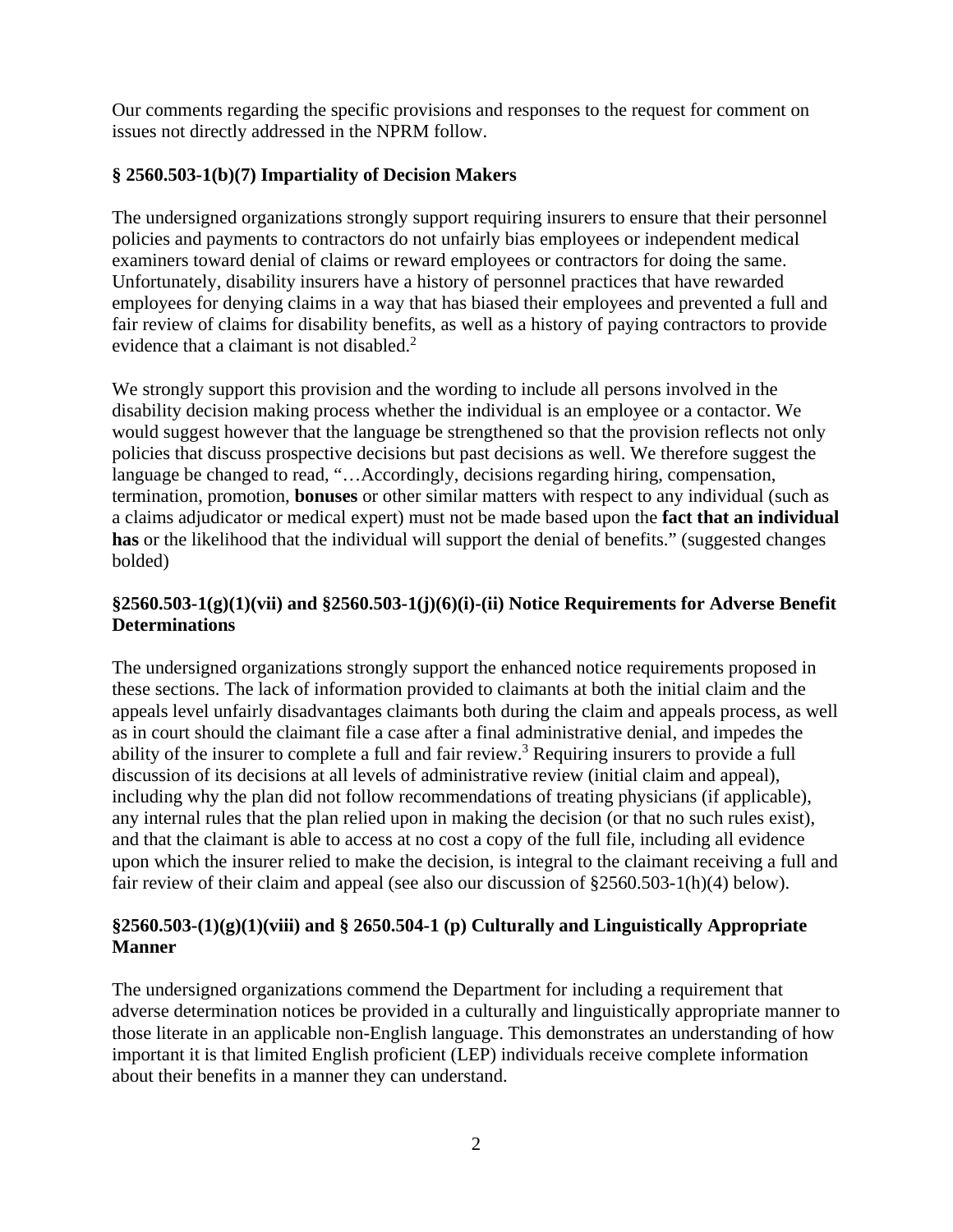However, this proposal does not go far enough. First, the "10 percent or more" standard is far too high for the definition of an "applicable non-English language." A more appropriate standard would be for 5 percent or more of the population residing in a county to be literate only in the same non-English language. For example, in 2011, the Centers for Medicare & Medicaid Services (CMS) in the Department of Health and Human Services revised the requirements for plans participating in the Medicare Advantage and the Medicare Prescription Drug Benefit (Part D) Programs to strengthen beneficiary protections, by requiring plan sponsors to translate marketing materials into any non-English language that is the primary language of at least 5 percent of the individuals who reside in a plan's service area, when the threshold had previously been set at 10 percent in 2005.<sup>4</sup>

Second, the Department should require plans to provide all vital documents, such as the terms and conditions of the plan, notices regarding any changes to those terms and conditions, and general descriptions of procedural rights, in an applicable non-English language upon request, not just notices of adverse action. It is crucial that plans provide persons with limited English proficiency meaningful access to their benefits by ensuring they have access to this information in a language they can understand.

Third, the Department includes a requirement for plans to provide oral language services including answering questions and providing assistance with filing claims and appeals only to those speaking "an applicable non-English language," which is again defined by the "10 percent or more" standard. We urge the Department to follow the standard set by CMS in 2011, when it clarified its requirement for Medicare Advantage and Part D plans to provide oral language services (such as through a toll-free customer call center) for all languages that are served in common by the largest commercial interpretation service providers in the U.S., which cover approximately 150 to 180 languages.<sup>5</sup> CMS clarified that plans "may use on-site interpreters, contract with a commercial interpretation service provider, or employ some combination of both approaches. For instance, many MA organizations and Part D sponsors provide Spanish language interpretation on-site while using one of the numerous and readily available commercial interpreter services to providers for other languages."6 The Department should put a similar requirement in place for all plans regardless of the percentage of non-English speaking beneficiaries in a particular county.

Finally, the Department proposes to require plans to include a prominent statement in all English notices clearly indicating how to access the language services provided by the plan. But once again, this statement must only be provided in "an applicable non-English language," which is defined by the "10 percent or more" standard. Instead, we again urge the Department to follow the lead set by CMS, which requires all Medicare Advantage and Part D plans to include a "Multi-Language Insert" with their materials, which contains information translated into multiple languages, including Spanish, Chinese, Tagalog, French, Vietnamese, German, Korean, Russian, Arabic, Italian, Portuguese, French Creole, Polish, Hindi, and Japanese, regarding the availability of free interpreter services through their toll-free customer call centers.<sup>7</sup>

By enhancing the standards provided for in 29 CFR  $\S$  2560.503–1(p) in these ways, we expect that the Department's proposal to provide information to LEP beneficiaries "in a culturally and linguistically appropriate manner" would be more fully realized.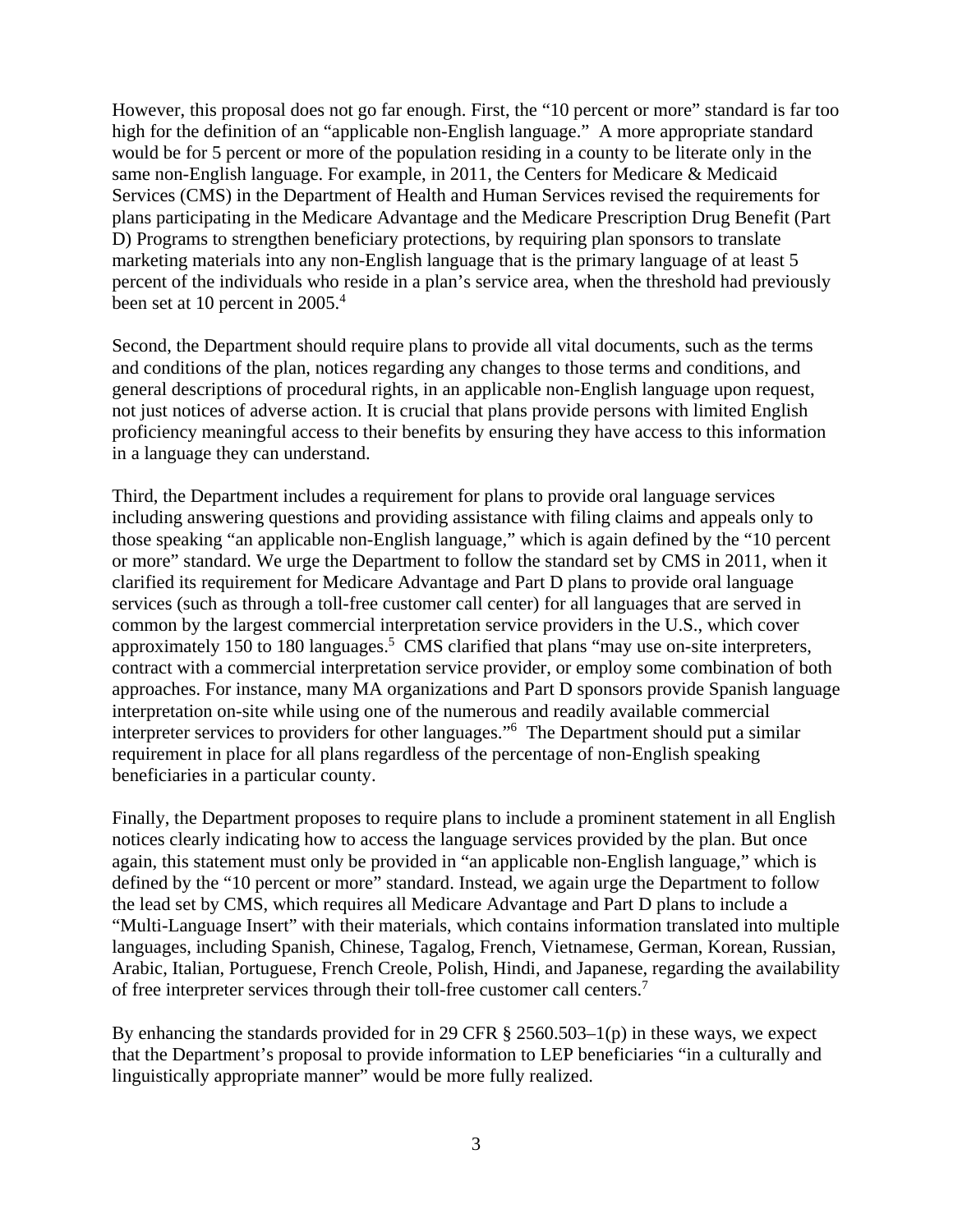### **§ 2560.503-1(h)(4) Requirements for a Full and Fair Review**

The undersigned organizations fully support these proposed changes. The current regulations permit insurers to base their denials, at both the claim and review stage, on information that the claimant may never have seen and is never able to see. This makes it exceptionally difficult for claimants to refute improper adverse determinations.

Section 4(i) of the proposed regulations would allow claimants to review their claims files and give them the opportunity to present evidence and testimony during the claims and appeals process. This will increase the quality of decision making by ensuring that claims files are as complete as possible. As a result, claimants may be less likely to request reviews of decisions or file lawsuits regarding denial of coverage.

However, when a claimant does request review of an adverse decision, section 4(ii) of the proposed regulations provides appropriate access to information. The proposed regulations in 4(ii) would require plans to provide claimants with any new or additional evidence considered, relied upon, or generated by the plan in connection with the claim. Claimants would have a reasonable opportunity to respond prior to the plan providing a notice of adverse benefit determination on review. This is a continuation of the insurer's obligation in section 4(i) to provide access to the claimant's complete case file. Allowing claimants to review the evidence used to make insurance determinations and respond to it allows for more complete case files. Given that at least some of the evidence contemplated by section 4(ii) is generated by or at the direction of the plan, and all of the evidence is in the plan's possession, the plan administrator is best positioned to supply this evidence to the claimant.

Section 4(iii) of the proposed rules would require plans that use new or additional rationales on review to provide claimants with a copy of the rationale and reasonable opportunity to respond to it. Like the other portions of Section 4, this provision remedies some of the information asymmetries that currently occur in disability benefit determinations. This provision does not restrict plans' ability to use new or additional rationales in adverse determinations; it merely reduces the chance that such determinations will be incorrect, or that additional evidence will be submitted in later stages of the appeals process. Furthermore, the requirement that new or additional rationales be supplied free of charge to the claimant is not particularly onerous. A rationale need not be lengthy. Plans are not required to supply new or additional rationales when making adverse benefit determinations on review; they can simply uphold their initial determinations using their initial rationales. Finally, this provision encourages plans to include all applicable rationales in their initial denials, thus further increasing the quality of decision making.

#### **§2560.503-1(l) Failure to establish and follow reasonable claims procedures**

The undersigned organizations support the inclusion of these proposed provisions in the final regulations. The remedies available to individuals under 502(a) of ERISA are the only way that plan participants can enforce their rights when an insurance company is acting in bad faith or otherwise not honoring the terms of the insurance contract. Deeming the failure to establish or follow reasonable claim procedures that meet the requirements in these regulations to be administrative exhaustion for the purposes of the ability to access the civil remedies provided through 502(a) is important. This provision will provide clarity to individuals as to when they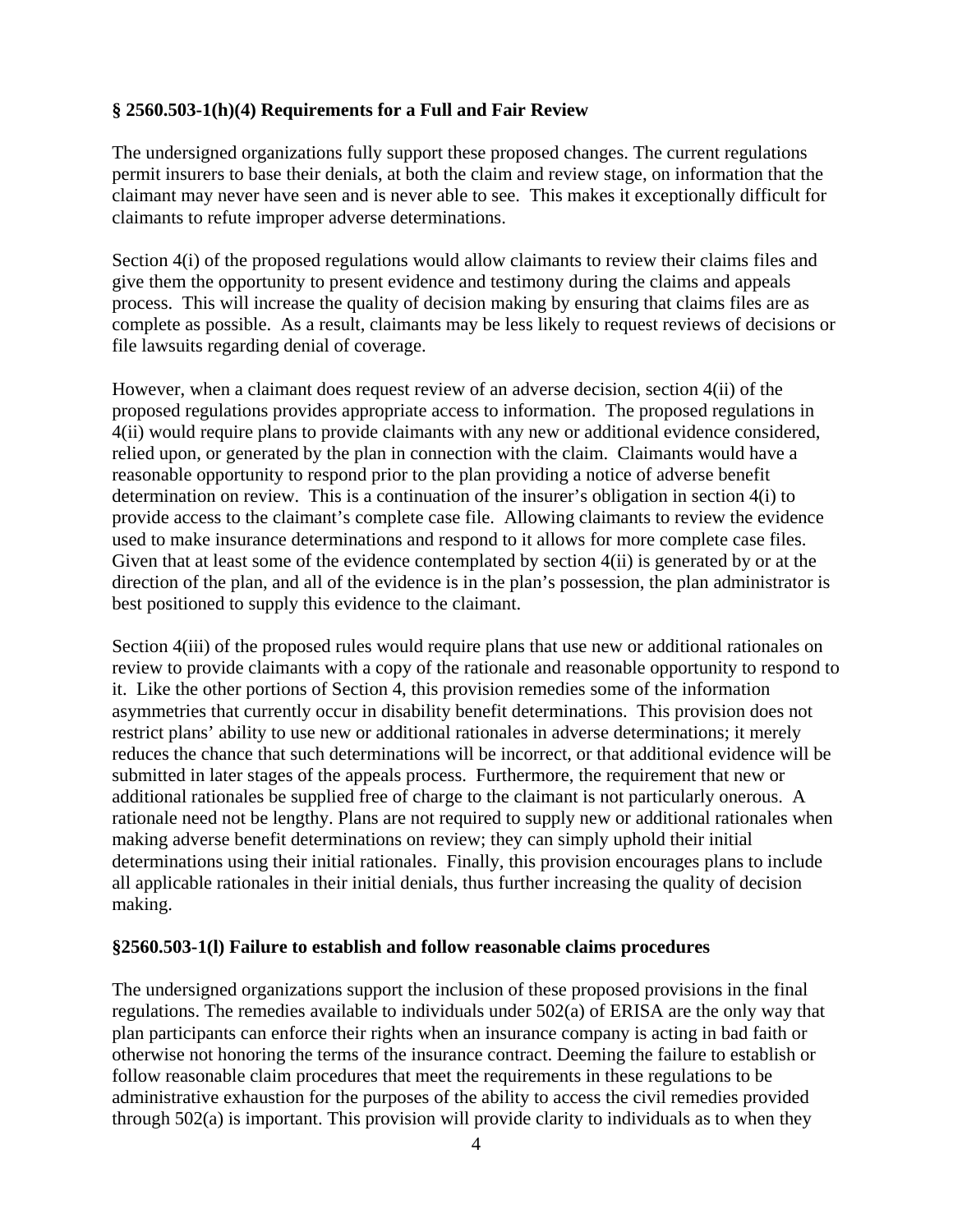can proceed to file in court and will not miss the applicable statute of limitations due to not knowing when it is okay to file. It will also provide clarity to judges regarding when administrative exhaustion has occurred and help eliminate confusion as to when the period of the statute of limitations for filing suit begins.<sup>8</sup>

### **§2560.503-1(m)(4) Including rescission as an adverse benefit determination under certain circumstances**

The proposed regulation would amend the definition of adverse benefit determination to include rescission of disability insurance coverage even if the person is not currently receiving benefits. The undersigned member organizations of CCD support this amendment as proposed because it seeks to close a loophole in the current ERISA regulations. We believe that this amendment will protect beneficiaries against the unfair retroactive cancellation or discontinuance of benefits under most circumstances, except upon failure to pay premiums and or required contributions toward the cost of coverage. By defining rescission as an adverse benefit determination, these revised regulations will give individuals access to all of the claims procedure requirements contained in this section, which is appropriate and necessary. We strongly support this proposed amendment and urge its adoption by the Department.

§2560.503-1(m)(9) Definition of "claim file"

The NPRM proposes a new definition of the term claim file. The proposed definition references §2560.503-1(m)(8), which defines relevant information as it relates to the claimant. The undersigned member organizations of CCD support the inclusion of this new definition as it gives clear guidance as to the information claimants are to receive if they request their claim file as part of the full and fair review of every disability benefit claim. This definition also provides clear guidance to both claimants and insurers as to what must be included to satisfy the requirements of §2560.503-1 (h)(4)(i) allowing a claimant to review the claims file.

## **Other issues upon which the Department requested comment:**

## **Tolling:**

In response to the NPRM's request for comment on tolling and the allotted time given to plan claimants responding to decisions on their claims, the undersigned CCD member organizations recognize that the inclusion of language similar to Section 2719 of the Affordable Care Act (ACA) would be repetitive given the already existing rules allowing for consumer response during the appeals process under 29CFR2560.503-1(i). Section 2719 of ACA was established to incorporate similar provisions that did not exist for group insurance providers. Section 2719 makes multiple references to regulations in Section 503-1, which we believe already includes reasonable times allotted for response to adverse decisions during the appeal process. It should be noted that the special circumstances allowing for such extensions may vary from case to case, as the needs of any individual at the onset of disability are quite unique. Some claimants may require additional time to respond due to changes in living conditions and/or the newly acquired need for reasonable accommodations. These life changes may be quite different than those experienced during claims for standard group health insurance policies. For this reason, we believe the current regulations are sufficient for the needs of consumers covered under this regulation.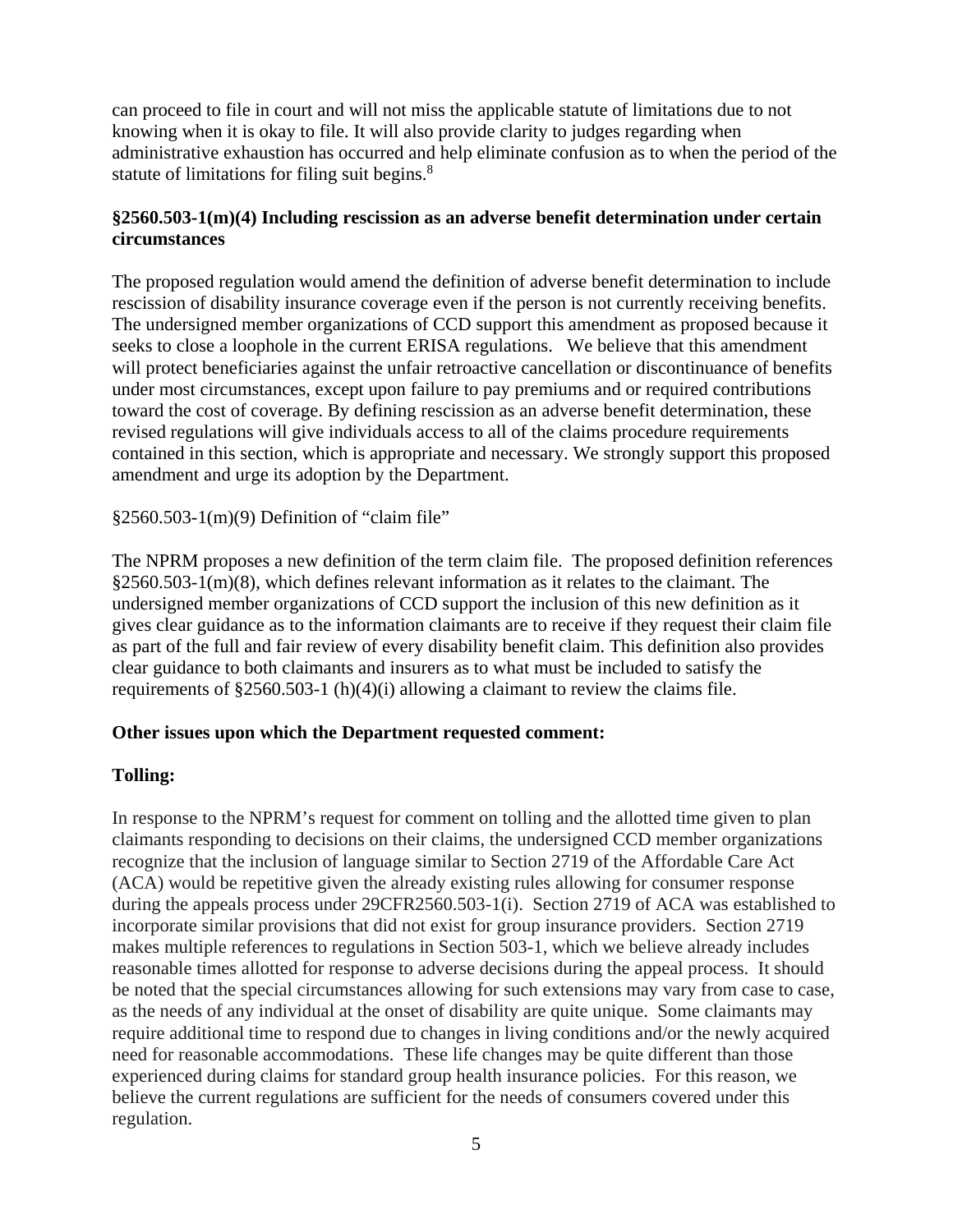#### **Notification regarding the statute of limitations:**

The undersigned organizations strongly support including notice requirements regarding the inclusion of any and all applicable statutes of limitations for filing suit to contest an adverse benefit determination in a final determination notice in the final regulations. As discussed in the preamble to the NPRM, insurers are in the best position to know whether the insurance contract contains any statute of limitations on filing a claim in court that are different than the ones contained in state law. Claimants who receive disability insurance through an employer might never have seen the plan documents that include those contractual provisions (they are often only provided a summary of benefits). Providing that information represents a very small burden on insurers. Although the information regarding the statute of limitations contained in state law is more readily available to claimants, we encourage the Department to include a requirement that every final notice of adverse benefit determination include the deadline for appealing that determination in court, whether it is governed by a contractual statute of limitations or the one set by the state of jurisdiction. This will ensure that there is clarity for all parties, including a judge, as to when the administrative process has concluded and when the statute of limitations begins to run.

#### **Conclusion:**

The undersigned organizations strongly support the updating of these regulations to make the disability insurance claim process transparent and ensure that claimants get a full and fair review of their claim as is envisioned under section 503 of ERISA.

Sincerely,

American Association of People with Disabilities American Association on Health and Disability American Council of the Blind American Foundation for the Blind Association of University Centers on Disabilities Autism Speaks Autistic Self Advocacy Network Bazelon Center for Mental Health Law Easter Seals Goodwill Industries International Justice in Aging National Alliance on Mental Illness National Association of Disability Representatives National Council on Behavioral Health National Disability Rights Network National Multiple Sclerosis Society National Organization of Social Security Claimants' Representatives Paralyzed Veterans of America RESNA The Arc of the United States